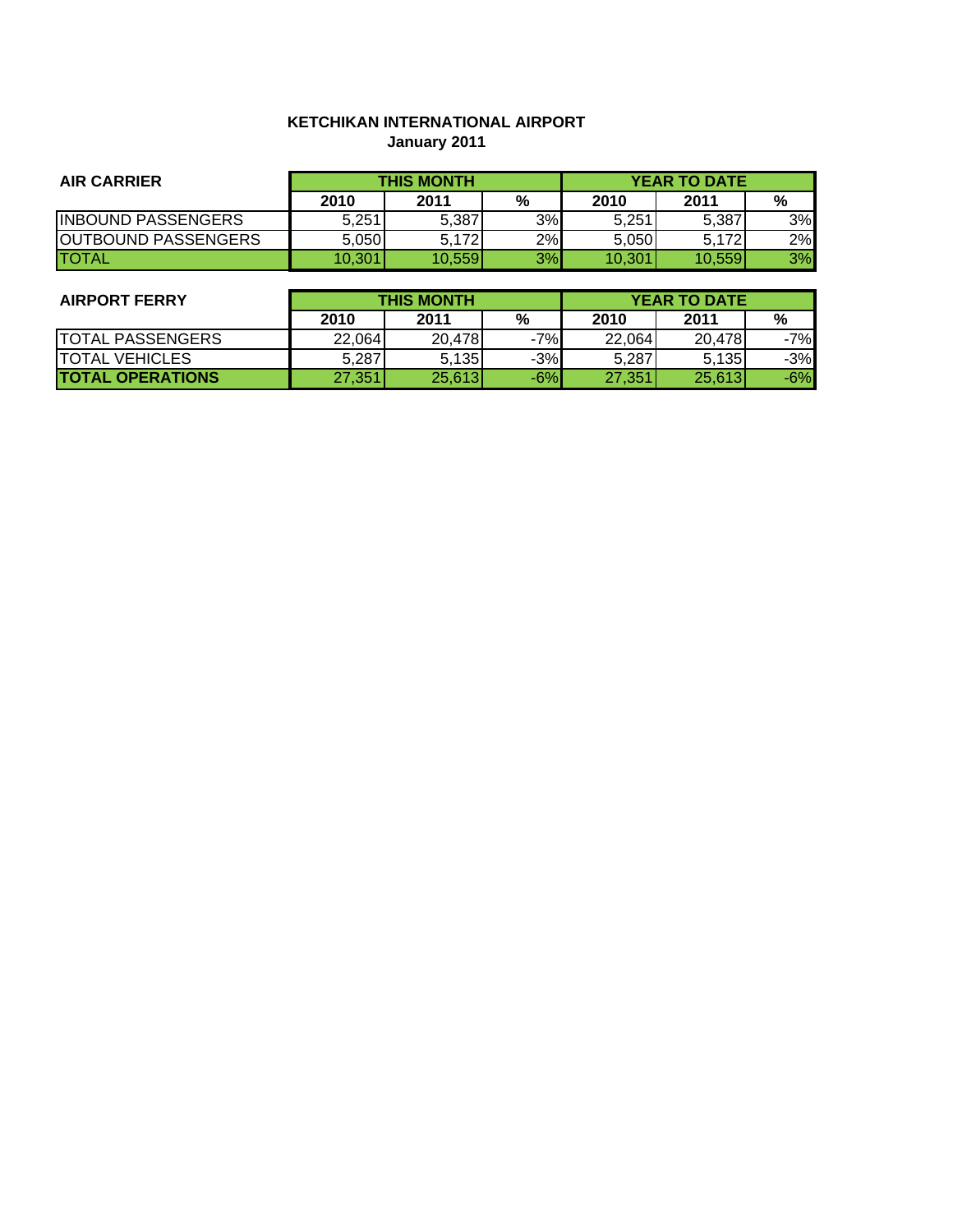# **KETCHIKAN INTERNATIONAL AIRPORT February 2011**

| <b>AIR CARRIER</b>         | <b>THIS MONTH</b> |       |       | <b>YEAR TO DATE</b> |        |       |
|----------------------------|-------------------|-------|-------|---------------------|--------|-------|
|                            | 2010              | 2011  | %     | 2010                | 2011   | %     |
| <b>INBOUND PASSENGERS</b>  | 5,004             | 4.647 | $-7%$ | 10.255              | 10.034 | $-2%$ |
| <b>OUTBOUND PASSENGERS</b> | 5,025             | 4,626 | $-8%$ | 10,075              | 9,798  | $-3%$ |
| <b>ITOTAL</b>              | 10.029            | 9,273 | $-8%$ | 20,330              | 19.832 | $-2%$ |

| <b>AIRPORT FERRY</b>    | <b>THIS MONTH</b> |        |       | <b>YEAR TO DATE</b> |        |       |
|-------------------------|-------------------|--------|-------|---------------------|--------|-------|
|                         | 2010              | 2011   | %     | 2010                | 2011   | %     |
| TOTAL PASSENGERS        | 19.971            | 18,145 | $-9%$ | 42.035              | 38,623 | -8%   |
| <b>TOTAL VEHICLES</b>   | 4,819             | 4.563  | $-5%$ | 10,106              | 9,698  | -4%   |
| <b>TOTAL OPERATIONS</b> | 24,790            | 22,708 | $-8%$ | 52,141              | 48,321 | $-7%$ |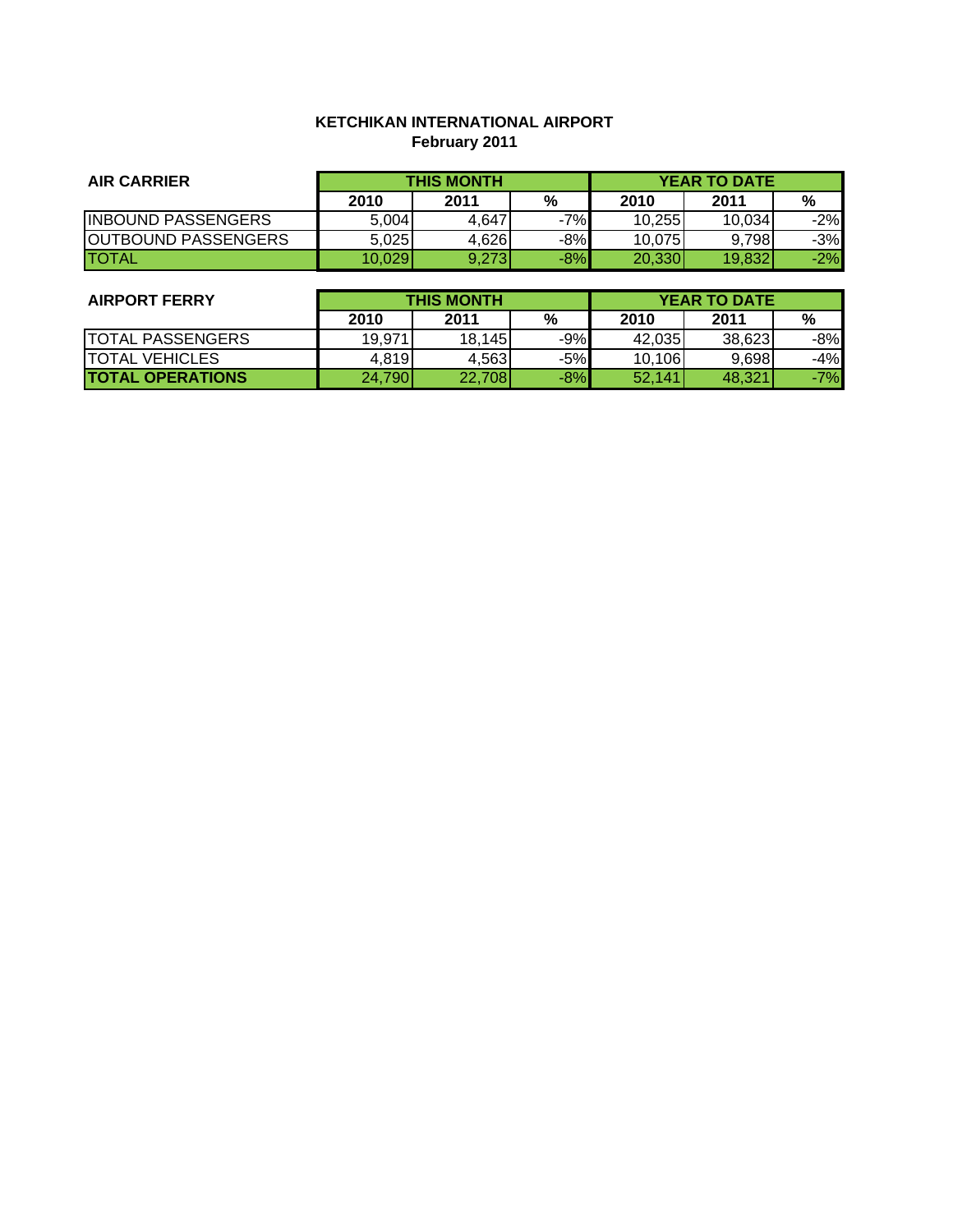# **KETCHIKAN INTERNATIONAL AIRPORT March 2011**

| <b>AIR CARRIER</b>         | <b>THIS MONTH</b> |        |    | <b>YEAR TO DATE</b> |        |    |
|----------------------------|-------------------|--------|----|---------------------|--------|----|
|                            | 2010              | 2011   | %  | 2010                | 2011   | %  |
| <b>INBOUND PASSENGERS</b>  | 6,308             | 6,460  | 2% | 16,563              | 16,494 | 0% |
| <b>OUTBOUND PASSENGERS</b> | 5.959             | 6,204  | 4% | 16,034              | 16,002 | 0% |
| <b>ITOTAL</b>              | 12,267            | 12,664 | 3% | 32.597              | 32,496 | 0% |

| <b>AIRPORT FERRY</b>    | <b>THIS MONTH</b> |        |       | <b>YEAR TO DATE</b> |        |       |
|-------------------------|-------------------|--------|-------|---------------------|--------|-------|
|                         | 2010              | 2011   | %     | 2010                | 2011   | %     |
| <b>TOTAL PASSENGERS</b> | 23,802            | 23,560 | $-1%$ | 65,837              | 62,183 | -6%   |
| <b>TOTAL VEHICLES</b>   | 5,958             | 5,519  | $-7%$ | 16,064              | 15,217 | $-5%$ |
| <b>TOTAL OPERATIONS</b> | 29,760            | 29,079 | $-2%$ | 81,901              | 77,400 | $-5%$ |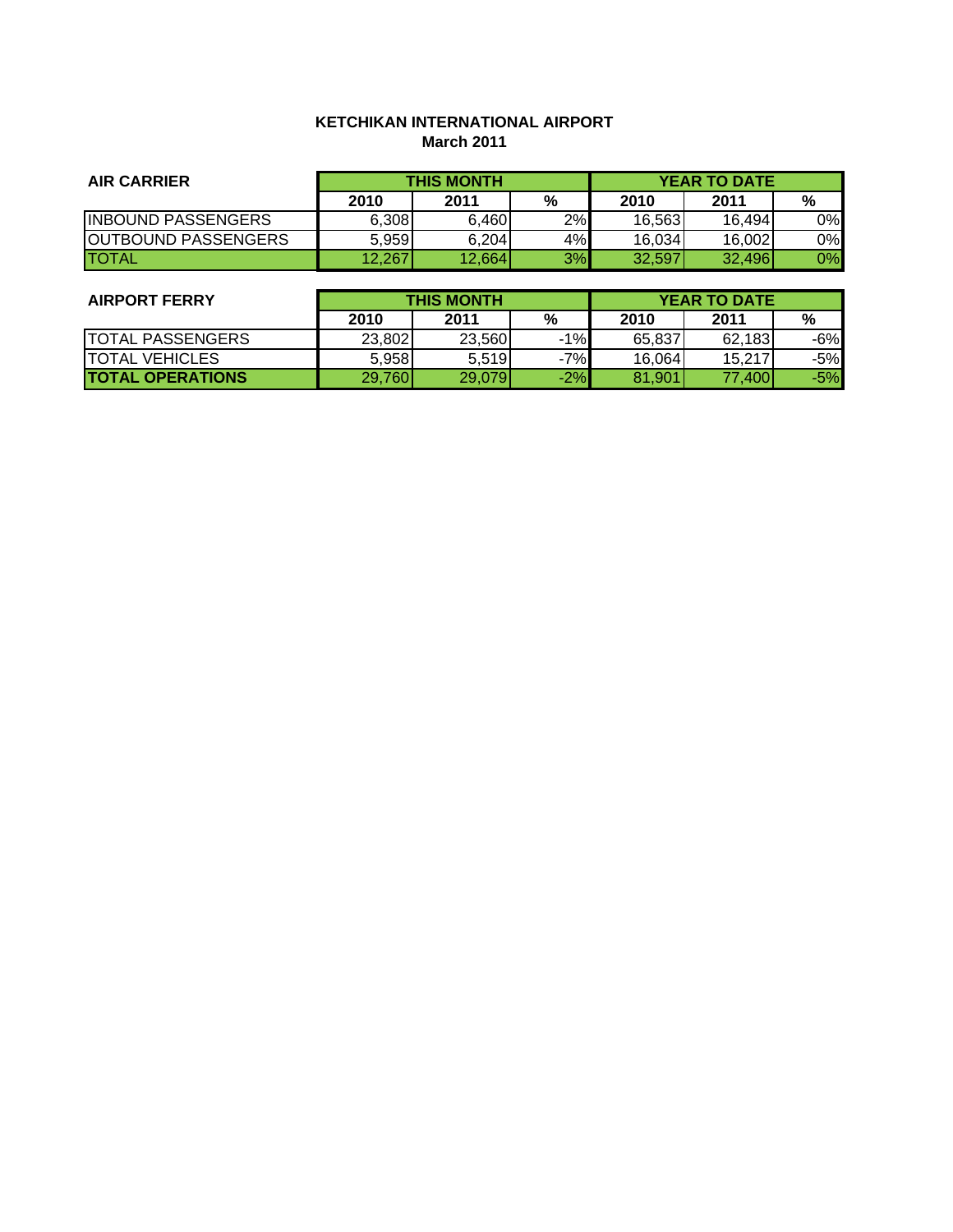# **KETCHIKAN INTERNATIONAL AIRPORT April 2011**

| <b>AIR CARRIER</b>          | <b>THIS MONTH</b> |        |    | <b>YEAR TO DATE</b> |        |    |
|-----------------------------|-------------------|--------|----|---------------------|--------|----|
|                             | 2010              | 2011   | %  | 2010                | 2011   | %  |
| <b>INBOUND PASSENGERS</b>   | 6,252             | 6.507  | 4% | 22,815              | 23,001 | 1% |
| <b>JOUTBOUND PASSENGERS</b> | 5,906             | 6,029  | 2% | 21,940              | 22,031 | 0% |
| <b>ITOTAL</b>               | 12,158            | 12,536 | 3% | 44,755              | 45.032 | 1% |

| <b>AIRPORT FERRY</b>    | <b>THIS MONTH</b> |        |       | <b>YEAR TO DATE</b> |         |       |
|-------------------------|-------------------|--------|-------|---------------------|---------|-------|
|                         | 2010              | 2011   | %     | 2010                | 2011    | %     |
| <b>TOTAL PASSENGERS</b> | 22,980            | 22,519 | $-2%$ | 88,817              | 84,702  | $-5%$ |
| <b>TOTAL VEHICLES</b>   | 5,603             | 5,510  | $-2%$ | 21,667              | 20,727  | $-4%$ |
| <b>TOTAL OPERATIONS</b> | 28,583            | 28,029 | $-2%$ | 110,484             | 105,429 | $-5%$ |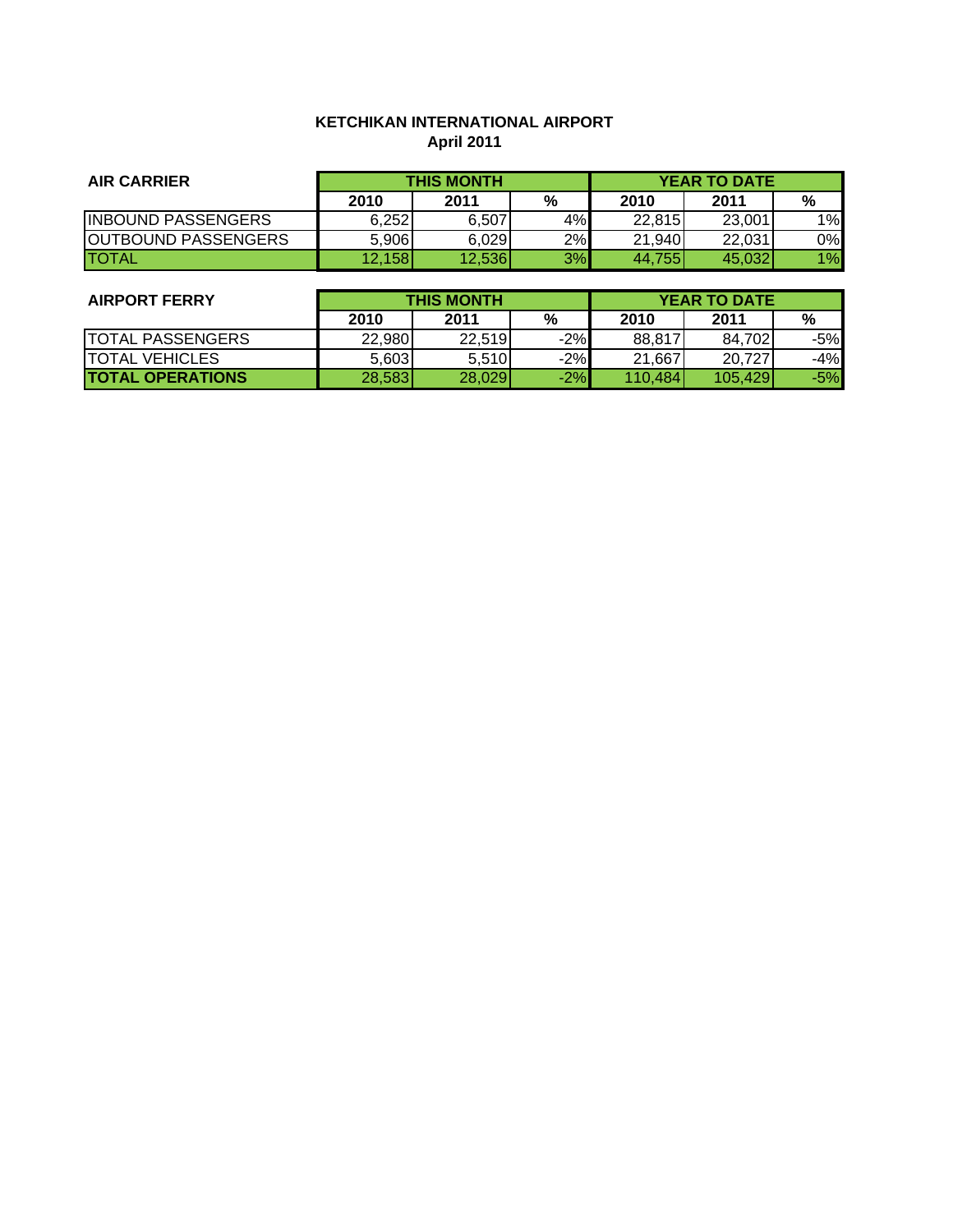# **KETCHIKAN INTERNATIONAL AIRPORT May 2011**

| <b>AIR CARRIER</b>          | <b>THIS MONTH</b> |        |    | <b>YEAR TO DATE</b> |        |    |
|-----------------------------|-------------------|--------|----|---------------------|--------|----|
|                             | 2010              | 2011   | %  | 2010                | 2011   | %  |
| <b>INBOUND PASSENGERS</b>   | 8.559             | 8,610  | 1% | 31,374              | 31,611 | 1% |
| <b>JOUTBOUND PASSENGERS</b> | 7180              | 7,418  | 3% | 29,120              | 29,449 | 1% |
| <b>ITOTAL</b>               | 15,739            | 16,028 | 2% | 60,494              | 61,060 | 1% |

| <b>AIRPORT FERRY</b>    | <b>THIS MONTH</b> |        |       | <b>YEAR TO DATE</b> |         |       |
|-------------------------|-------------------|--------|-------|---------------------|---------|-------|
|                         | 2010              | 2011   | %     | 2010                | 2011    | %     |
| <b>TOTAL PASSENGERS</b> | 27,651            | 27,323 | $-1%$ | 116,468             | 112,025 | -4%   |
| <b>ITOTAL VEHICLES</b>  | 6,294             | 6,270  | 0%    | 27,961              | 26,997  | $-3%$ |
| <b>TOTAL OPERATIONS</b> | 33,945            | 33,593 | $-1%$ | 144,429             | 139.022 | -4%   |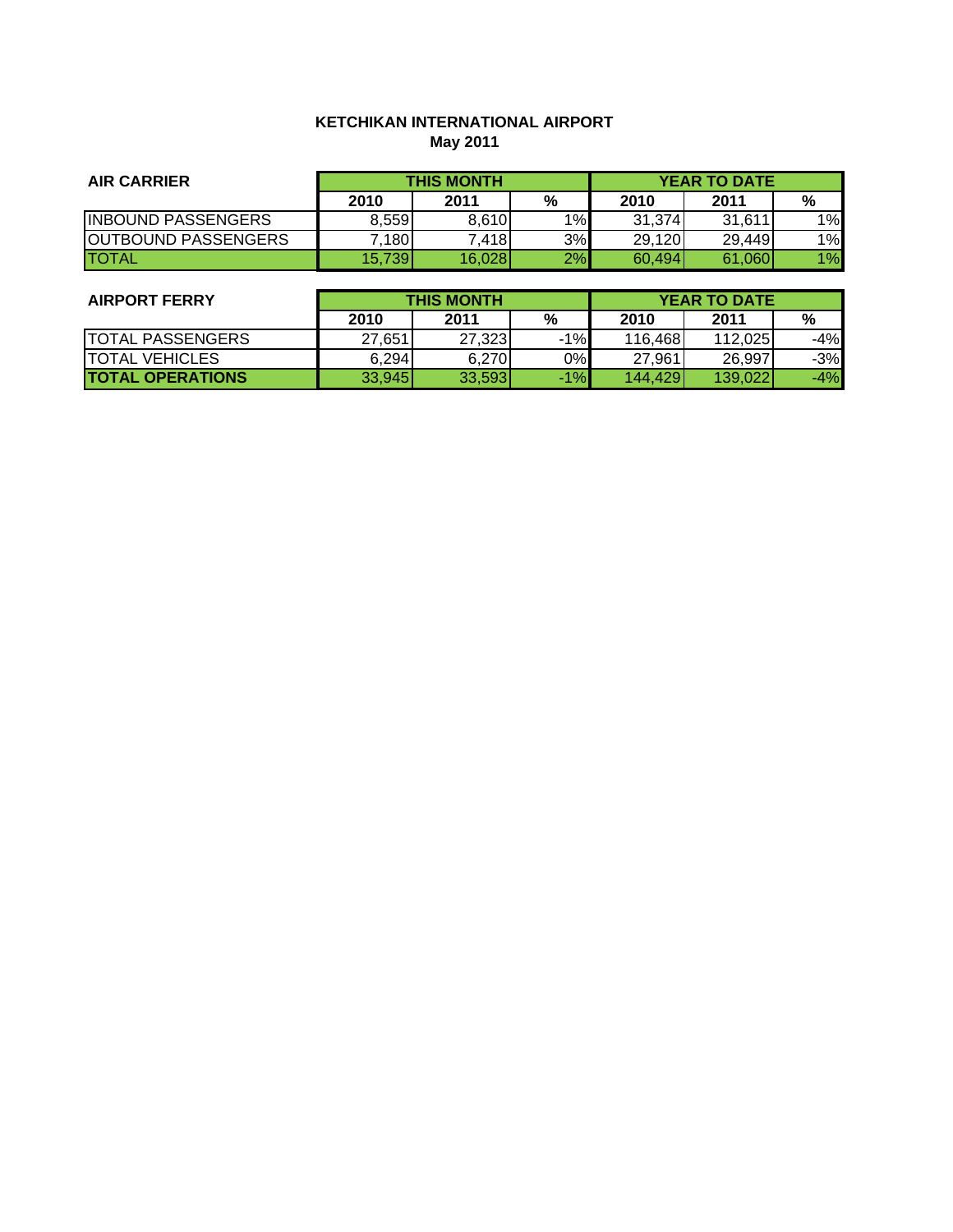# **KETCHIKAN INTERNATIONAL AIRPORT June 2011**

| <b>AIR CARRIER</b>          | <b>THIS MONTH</b> |        |    | <b>YEAR TO DATE</b> |        |    |
|-----------------------------|-------------------|--------|----|---------------------|--------|----|
|                             | 2010              | 2011   | %  | 2010                | 2011   | %  |
| <b>INBOUND PASSENGERS</b>   | 11,604            | 11,990 | 3% | 42,978              | 43.601 | 1% |
| <b>JOUTBOUND PASSENGERS</b> | 9,904             | 9,895  | 0% | 39,024              | 39,344 | 1% |
| <b>ITOTAL</b>               | 21,508            | 21,885 | 2% | 82,002              | 82,945 | 1% |

| <b>AIRPORT FERRY</b>    | <b>THIS MONTH</b> |        |        | <b>YEAR TO DATE</b> |         |       |
|-------------------------|-------------------|--------|--------|---------------------|---------|-------|
|                         | 2010              | 2011   | %      | 2010                | 2011    | %     |
| <b>TOTAL PASSENGERS</b> | 33.958            | 33,134 | $-2%$  | 150,426             | 145,159 | -4%   |
| <b>TOTAL VEHICLES</b>   | 7,909             | 7,008  | $-11%$ | 35,870              | 34,005  | $-5%$ |
| <b>TOTAL OPERATIONS</b> | 41,867            | 40.142 | $-4%$  | 186,296             | 179,164 | $-4%$ |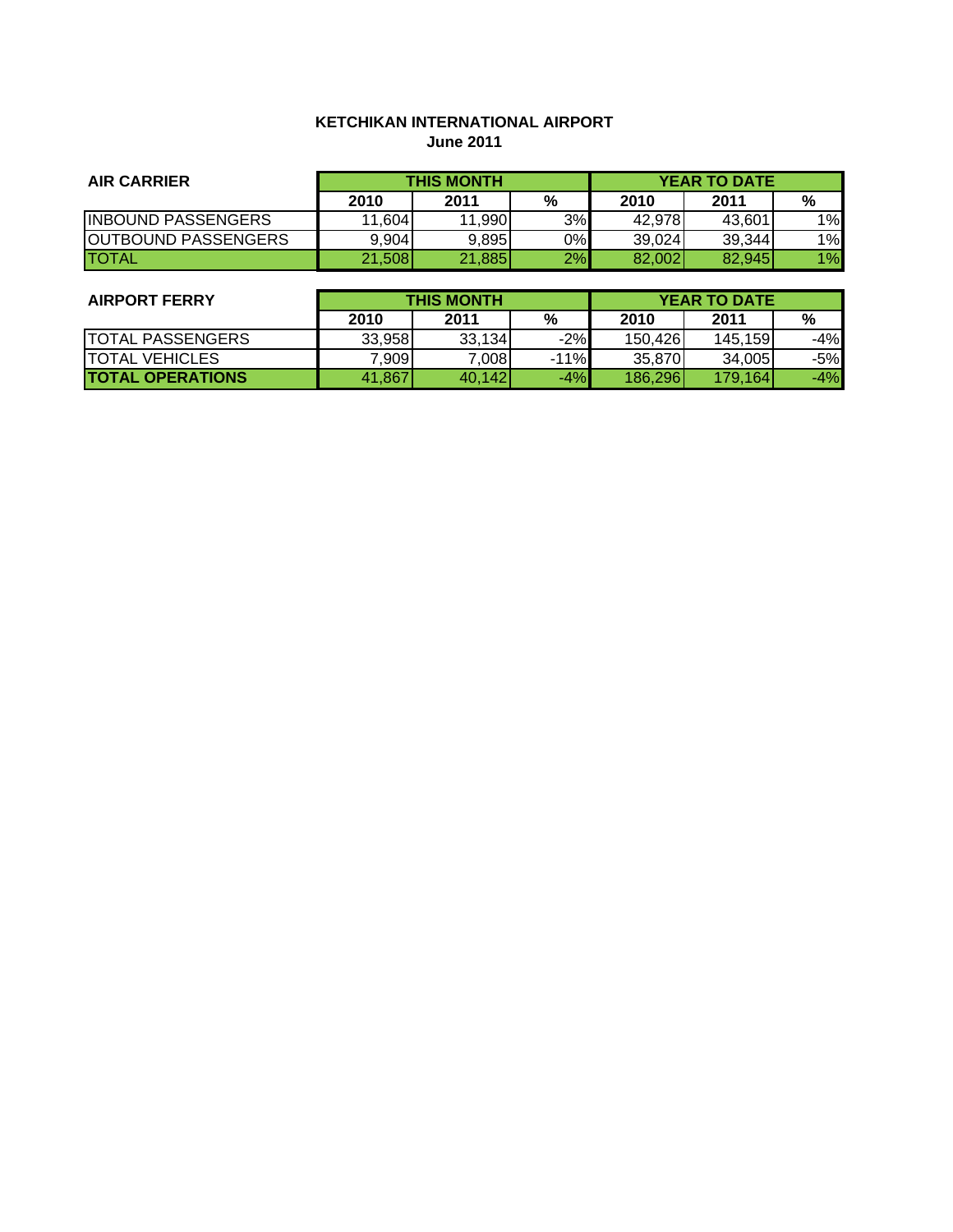## **KETCHIKAN INTERNATIONAL AIRPORT July 2011**

| <b>AIR CARRIER</b>         | <b>THIS MONTH</b> |        |    | <b>YEAR TO DATE</b> |         |    |
|----------------------------|-------------------|--------|----|---------------------|---------|----|
|                            | 2010              | 2011   | %  | 2010                | 2011    | %  |
| <b>IINBOUND PASSENGERS</b> | 14,8201           | 15.095 | 2% | 57.798              | 58.696  | 2% |
| <b>OUTBOUND PASSENGERS</b> | 13,671            | 14,100 | 3% | 52.695              | 53.444  | 1% |
| <b>ITOTAL</b>              | 28.491            | 29,195 | 2% | 110.493             | 112.140 | 1% |

| <b>AIRPORT FERRY</b>    | <b>THIS MONTH</b> |        |       | <b>YEAR TO DATE</b> |         |       |
|-------------------------|-------------------|--------|-------|---------------------|---------|-------|
|                         | 2010              | 2011   | %     | 2010                | 2011    | %     |
| <b>TOTAL PASSENGERS</b> | 40.881            | 40.091 | $-2%$ | 191.307             | 185.250 | $-3%$ |
| <b>ITOTAL VEHICLES</b>  | 8.605             | 8,395  | $-2%$ | 44.475              | 42.400  | -5%l  |
| <b>TOTAL OPERATIONS</b> | 49,486            | 48.486 | $-2%$ | 235,782             | 227,650 | $-3%$ |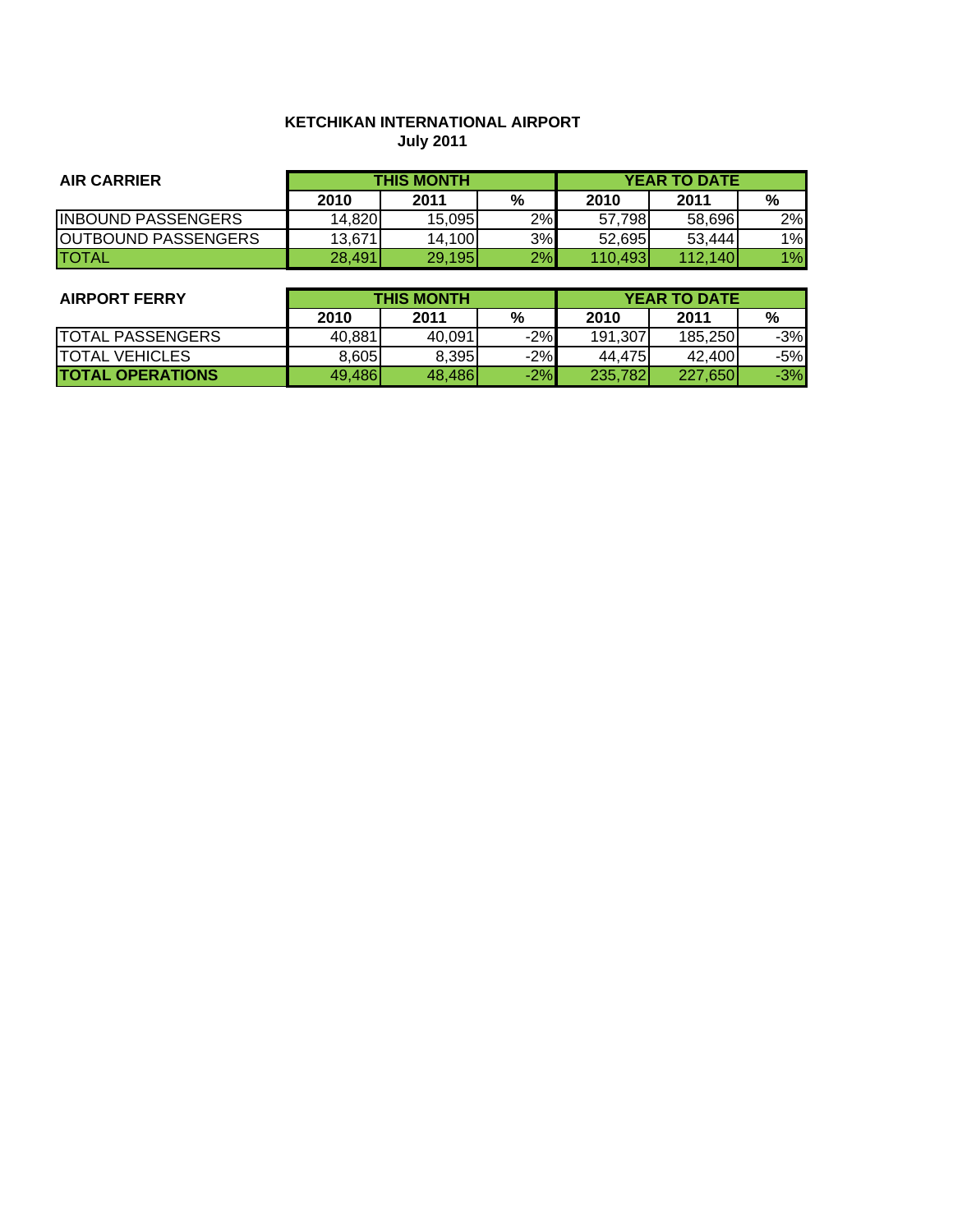## **KETCHIKAN INTERNATIONAL AIRPORT August 2011**

| <b>AIR CARRIER</b>         | <b>THIS MONTH</b> |        |    | <b>YEAR TO DATE</b> |         |    |
|----------------------------|-------------------|--------|----|---------------------|---------|----|
|                            | 2010              | 2011   | %  | 2010                | 2011    | %  |
| <b>IINBOUND PASSENGERS</b> | 12.9551           | 13.580 | 5% | 70.753              | 72.276  | 2% |
| <b>OUTBOUND PASSENGERS</b> | 14.524            | 15,316 | 5% | 67.219              | 68,760  | 2% |
| <b>ITOTAL</b>              | 27.479            | 28,896 | 5% | 137.972             | 141.036 | 2% |

| <b>AIRPORT FERRY</b>    | <b>THIS MONTH</b> |        |    | <b>YEAR TO DATE</b> |         |       |
|-------------------------|-------------------|--------|----|---------------------|---------|-------|
|                         | 2010              | 2011   | %  | 2010                | 2011    | %     |
| <b>TOTAL PASSENGERS</b> | 41.028            | 41.633 | 1% | 232,335             | 226.883 | $-2%$ |
| <b>ITOTAL VEHICLES</b>  | 8.847             | 9,089  | 3% | 53.322              | 51,489  | $-3%$ |
| <b>TOTAL OPERATIONS</b> | 49.875            | 50,722 | 2% | 285.657             | 278,372 | $-3%$ |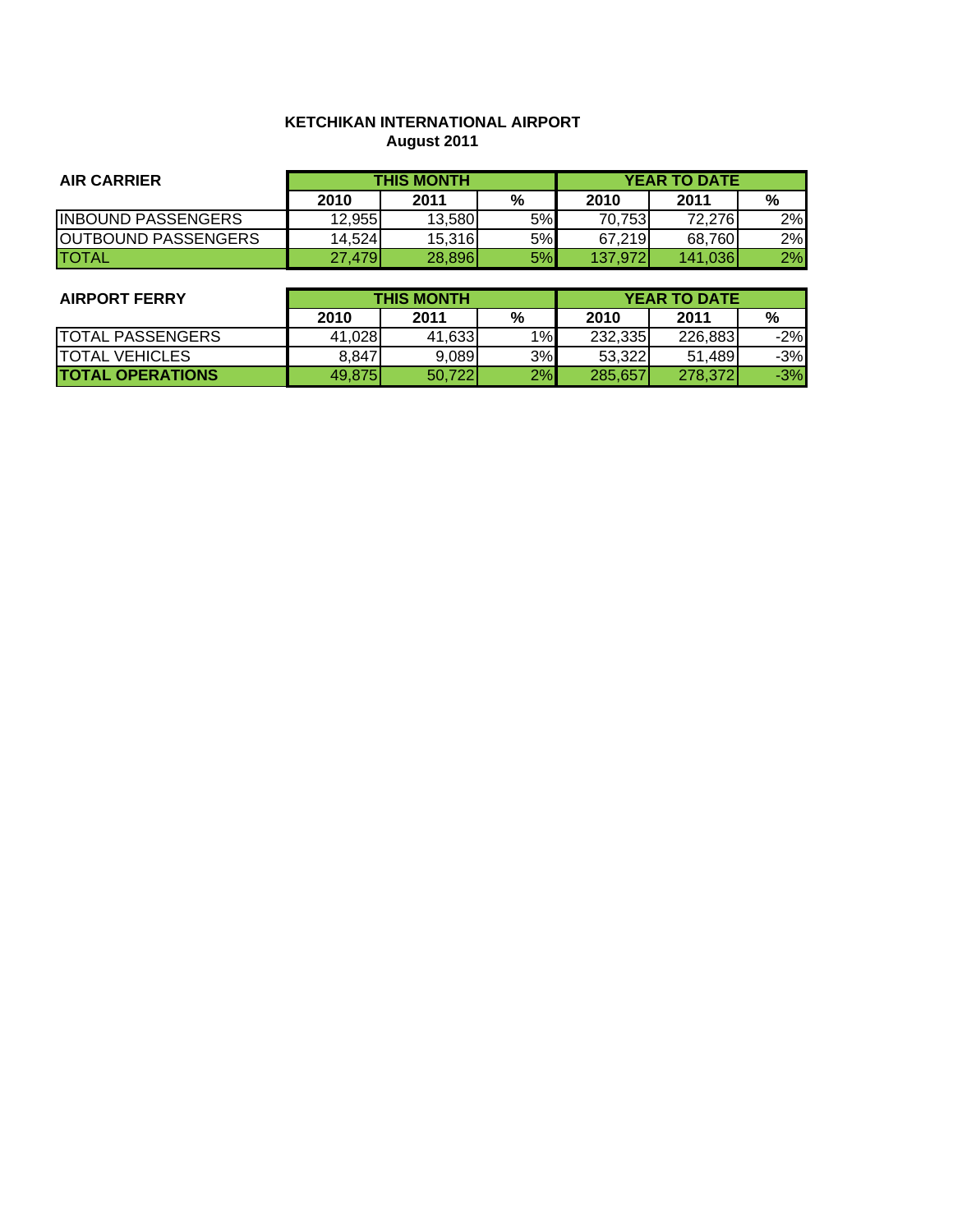### **KETCHIKAN INTERNATIONAL AIRPORT September 2011**

| <b>AIR CARRIER</b>         | <b>THIS MONTH</b> |        |       | <b>YEAR TO DATE</b> |         |    |
|----------------------------|-------------------|--------|-------|---------------------|---------|----|
|                            | 2010              | 2011   | %     | 2010                | 2011    | %  |
| <b>IINBOUND PASSENGERS</b> | 8.456             | 8.190  | $-3%$ | 79.209              | 80.466  | 2% |
| <b>OUTBOUND PASSENGERS</b> | 9.928             | 10.088 | 2%    | 77.147              | 78.848  | 2% |
| <b>ITOTAL</b>              | 18,384            | 18,278 | $-1%$ | 156,356             | 159.314 | 2% |

| <b>AIRPORT FERRY</b>    | <b>THIS MONTH</b> |        |       | <b>YEAR TO DATE</b> |         |       |
|-------------------------|-------------------|--------|-------|---------------------|---------|-------|
|                         | 2010              | 2011   | %     | 2010                | 2011    | %     |
| <b>TOTAL PASSENGERS</b> | 30.6261           | 31,389 | 2%    | 262.961             | 258.272 | $-2%$ |
| <b>ITOTAL VEHICLES</b>  | 7.5931            | 7,374  | $-3%$ | 60.915              | 58.863  | $-3%$ |
| <b>TOTAL OPERATIONS</b> | 38,219            | 38,763 | 1%    | 323.876             | 317.135 | $-2%$ |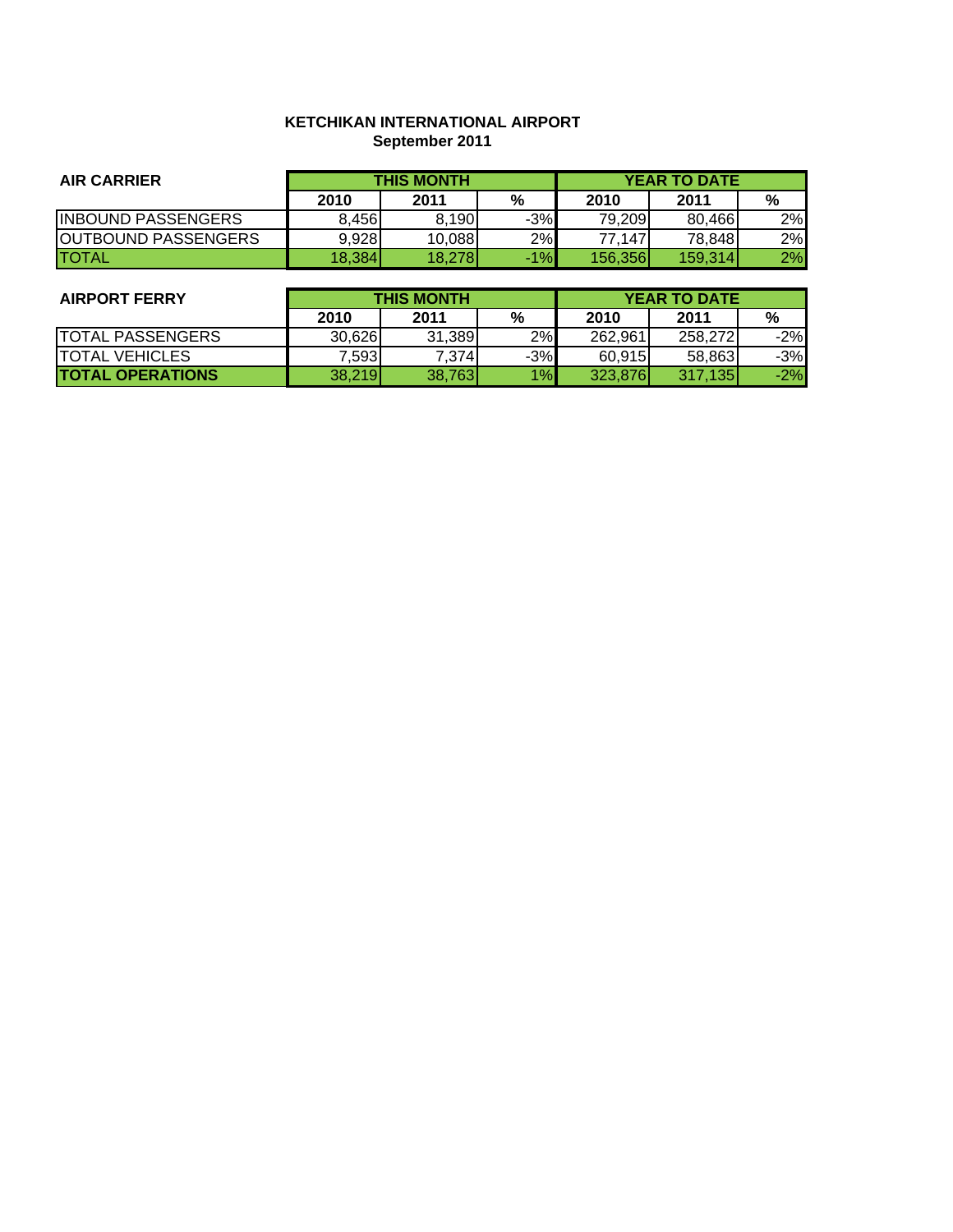### **KETCHIKAN INTERNATIONAL AIRPORT October 2011**

| <b>AIR CARRIER</b>         | <b>THIS MONTH</b> |        |       | <b>YEAR TO DATE</b> |         |    |
|----------------------------|-------------------|--------|-------|---------------------|---------|----|
|                            | 2010              | 2011   | %     | 2010                | 2011    | %  |
| <b>INBOUND PASSENGERS</b>  | 6.3761            | 6.386  | 0%    | 85.585              | 86.852  | 1% |
| <b>OUTBOUND PASSENGERS</b> | 161.'             | 6,890  | $-4%$ | 84.308              | 85.738  | 2% |
| <b>ITOTAL</b>              | 13.537            | 13,276 | $-2%$ | 169.893             | 172.590 | 2% |

| <b>AIRPORT FERRY</b>    | <b>THIS MONTH</b> |         |       | <b>YEAR TO DATE</b> |         |       |
|-------------------------|-------------------|---------|-------|---------------------|---------|-------|
|                         | 2010              | 2011    | $\%$  | 2010                | 2011    | %     |
| <b>TOTAL PASSENGERS</b> | 26.385            | 25.3211 | $-4%$ | 289.346             | 283,593 | $-2%$ |
| <b>TOTAL VEHICLES</b>   | 6.504             | 5,940   | $-9%$ | 67.419              | 64.803  | -4%   |
| <b>TOTAL OPERATIONS</b> | 32.889            | 31,261  | $-5%$ | 356.765             | 348.396 | $-2%$ |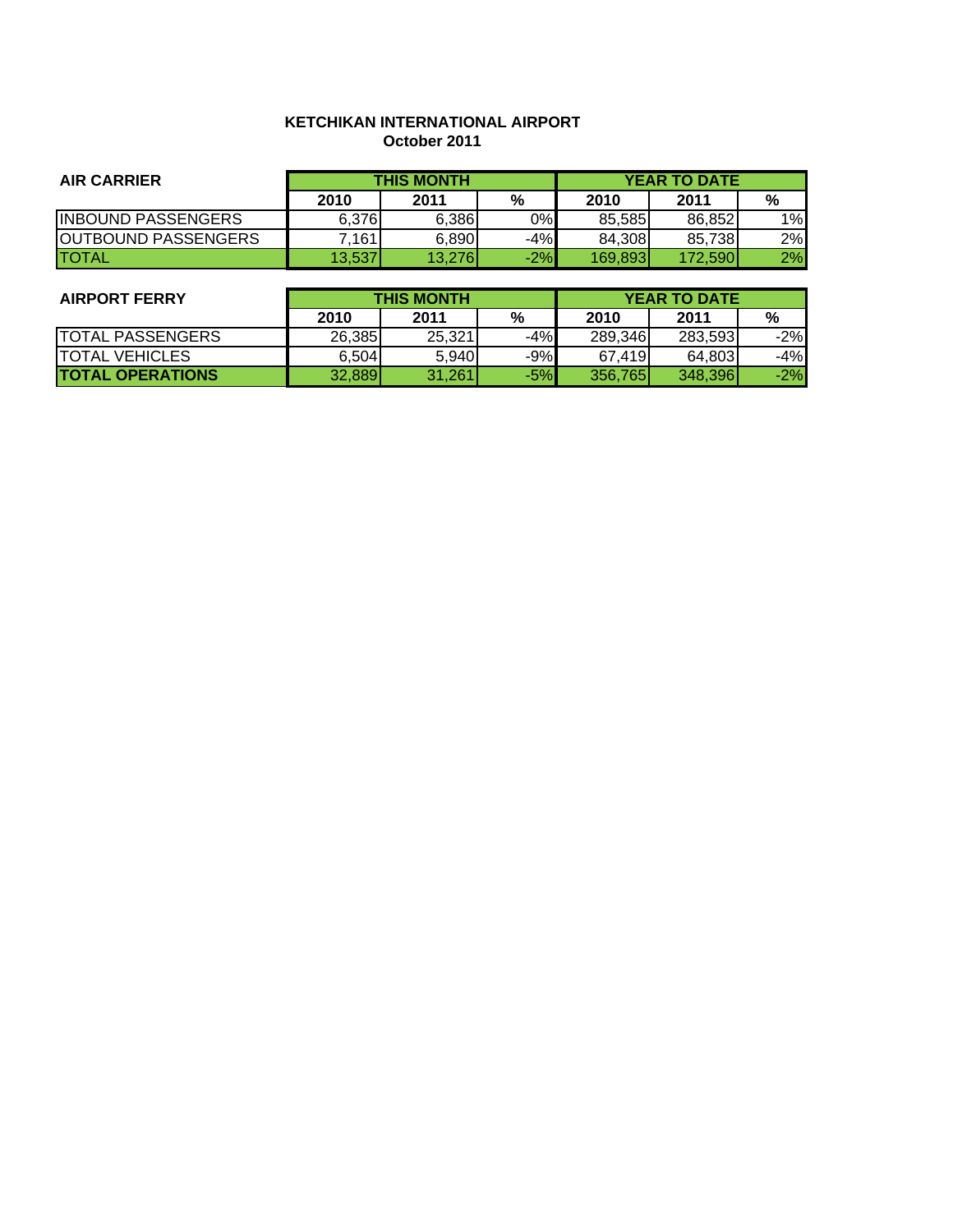### **KETCHIKAN INTERNATIONAL AIRPORT November 2011**

| <b>AIR CARRIER</b>         | <b>THIS MONTH</b> |        |       |         | <b>YEAR TO DATE</b> |    |
|----------------------------|-------------------|--------|-------|---------|---------------------|----|
|                            | 2010              | 2011   | %     | 2010    | 2011                | %  |
| <b>IINBOUND PASSENGERS</b> | 6.037             | 5.954  | $-1%$ | 91.622  | 92.806              | 1% |
| <b>OUTBOUND PASSENGERS</b> | 6.277             | 6.415  | 2%    | 90.585  | 92.153              | 2% |
| <b>ITOTAL</b>              | 12,314            | 12,369 | 0%    | 182.207 | 184,959             | 2% |

| <b>AIRPORT FERRY</b>    | <b>THIS MONTH</b> |        |       | <b>YEAR TO DATE</b> |         |       |
|-------------------------|-------------------|--------|-------|---------------------|---------|-------|
|                         | 2010              | 2011   | %     | 2010                | 2011    | %     |
| <b>TOTAL PASSENGERS</b> | 23.423            | 23,118 | $-1%$ | 312,769             | 306.711 | $-2%$ |
| <b>ITOTAL VEHICLES</b>  | 5.942             | 5.779  | $-3%$ | 73,361              | 70.582  | -4%   |
| <b>TOTAL OPERATIONS</b> | 29,365            | 28,897 | $-2%$ | 386,130             | 377,293 | $-2%$ |